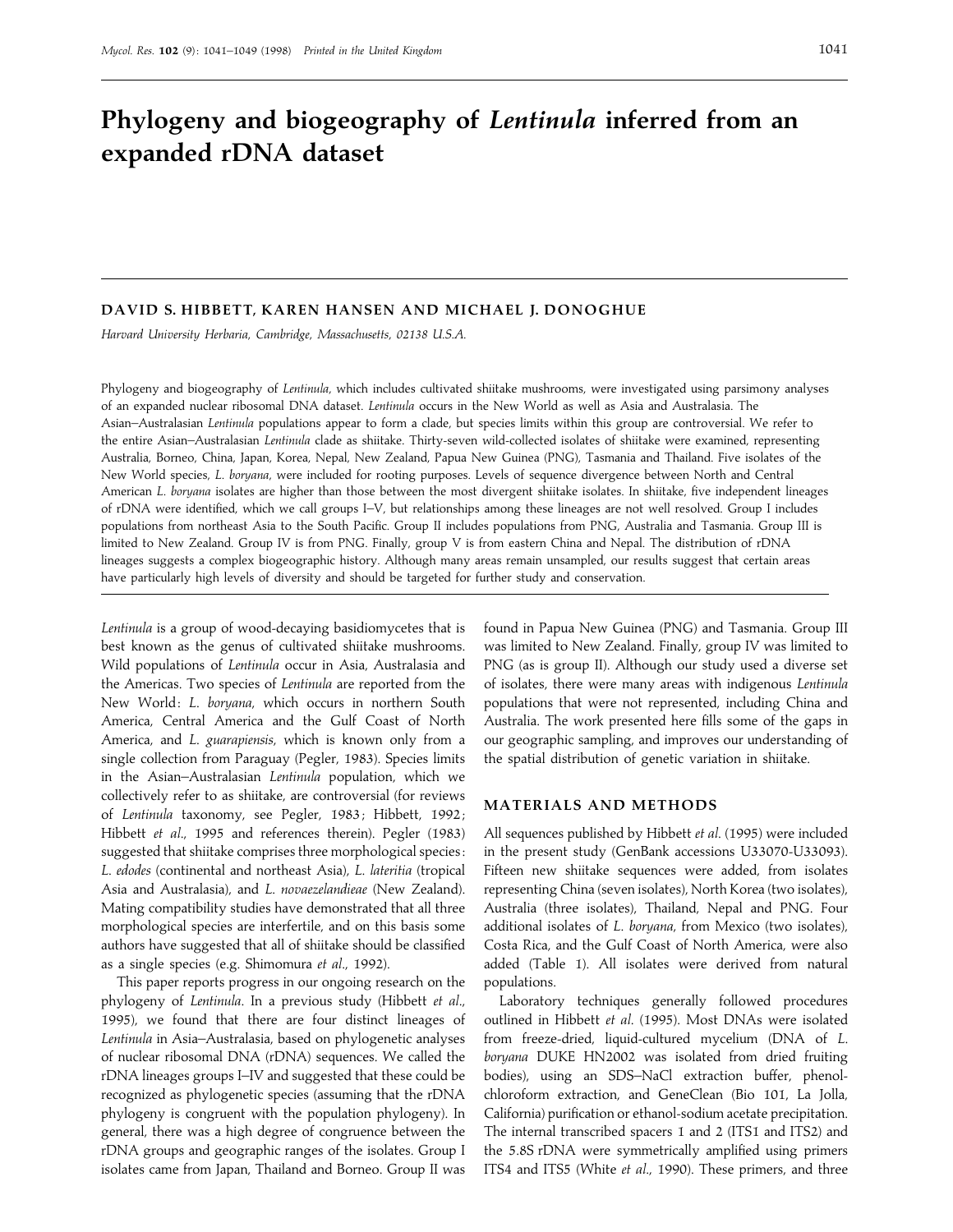**Table 1.** Isolates examined (asterisks indicate new isolates)

|                    | Culture number <sup>a</sup>      | Locality                                                                                              |
|--------------------|----------------------------------|-------------------------------------------------------------------------------------------------------|
|                    | Lentinula boryana (Berk.) Pegler |                                                                                                       |
| $CRA*$             | RGT960624/09                     | Costa Rica, Guanacaste Conservation Area, Guanacaste Prov.                                            |
| MEX1               | IE 67/R39                        | Mexico, Veracruz, Xalapa                                                                              |
| MEX2               | IE 162/R52                       | Mexico, Veracruz, between Xalapa and La Joya                                                          |
| $MEX3*$            | IE 17/R38                        | Mexico, Veracruz, between Xalapa and Coatepec                                                         |
| $MEX4*$            | IE 154/R50                       | Mexico, Tamaulipas, Victoria City                                                                     |
| USA <sup>*</sup>   | DUKE HN2002                      | U.S.A., Louisiana                                                                                     |
|                    |                                  | shiitake (= L. edodes (Berk.) Pegler, L. lateritia (Berk.) Pegler, L. novaezelandieae (Stev.) Pegler) |
| AUS1*              | RV95-376                         | Australia, Queensland, Bunya Mts Nat. Park                                                            |
| AUS <sub>2</sub> * | RV95-377                         | Australia, Queensland, Bunya Mts Nat. Park                                                            |
| AUS <sub>3</sub> * | RV95-378                         | Australia, Queensland, Bunya Mts Nat. Park                                                            |
| <b>BOR</b>         | TMI-689                          | Borneo                                                                                                |
| CHN1*              | <b>STCL 124</b>                  | China, Zhejiang Prov., Long Quan                                                                      |
| $CHN2*$            | <b>STLC 125</b>                  | China, Anhui Prov., Huang Shan                                                                        |
| $CHN3*$            | <b>STCL 140</b>                  | China, Sichuan Prov., Chongqing, Daipei Shan                                                          |
| $CHN4*$            | <b>STCL 149</b>                  | China, Hubei Prov., Wuhan                                                                             |
| $CHN5*$            | HNL 1                            | China, Fujian Prov., Sha County                                                                       |
| CHN6*              | HNL 2                            | China, Sichuan Prov., Nanjiang County                                                                 |
| $CHN7*$            | HNL95416                         | China (Jiangsu Prov.?), Yangshan                                                                      |
| JPN1               | TMI-571                          | Japan, Shikoku, Ehime                                                                                 |
| JPN <sub>2</sub>   | TMI-646                          | Japan, Kyushu, Miyazaki                                                                               |
| JPN3               | TMI-818                          | Japan, Okinawa                                                                                        |
| JPN4               | TMI-941                          | Japan, Hokkaido                                                                                       |
| JPN5               | TMI-951                          | Japan, Hokkaido                                                                                       |
| JPN6               | TMI-1148                         | Japan, Okinawa                                                                                        |
| KOR1*              | VB361                            | North Korea                                                                                           |
| KOR2*              | <b>VB355</b>                     | North Korea                                                                                           |
| $NEP^*$            | TMI-1564                         | Nepal                                                                                                 |
| NZL1               | TMI-1172                         | New Zealand                                                                                           |
| NZL <sub>2</sub>   | TMI-1449                         | New Zealand                                                                                           |
| NZL3               | NZFS 156/PSUMCC 804              | New Zealand                                                                                           |
| NZL4               | NZFS 210/PSUMCC 803              | New Zealand                                                                                           |
| NZL5               | RHP7563                          | New Zealand                                                                                           |
| PNG1               | TMI-1476                         | PNG, Central Prov., Albert-Edward Mt.                                                                 |
| PNG <sub>2</sub>   | TMI-1485                         | PNG, Central Prov., Albert-Edward Mt.                                                                 |
| PNG3               | TMI-1499                         | PNG, Simbu Prov., Mt. Wilhelm                                                                         |
| PNG4               | TMI-1502                         | PNG, Simbu Prov., Mt. Wilhelm                                                                         |
| PNG5               | DSH 92-143/PSUMCC 798            | PNG, Morobe Prov., Wau, near Wau Ecology Inst.                                                        |
| PNG6               | DSH 92-145/PSUMCC 799            | PNG, Morobe Prov., Biaru Divide, WEI camp                                                             |
| PNG7               | DSH 92-147/PSUMCC 800            | PNG, Morobe Prov., Biaru Divide, WEI camp                                                             |
| PNG9*              | DSH 92-148/PSUMCC 801            | PNG, Morobe Prov., Biaru Divide, WEI camp                                                             |
| PBG8               | DSH 92-149/PSUMCC 802            | PNG, Morobe Prov., Biaru Divide, WEI camp                                                             |
| TAS                | RHP3577                          | Tasmania                                                                                              |
| THL1               | TMI-1633                         | Thailand                                                                                              |
| THL <sub>2</sub> * | PA. s.n.                         | Thailand                                                                                              |

<sup>a</sup> Origins and donors of isolates, indicated by culture number prefixes, are as follows: HNL, Huang N. Lai, Sanming Mycological Institute, Fujian Prov., China. IE, Gerardo Mata, Instituto de Ecología AC, Xalapa, Veracruz, Mexico. NZFS, Geoff Ridley, New Zealand Forest Research Institute, Rororua, New Zealand. PA, Pimgarn Arampongphan, Division of Plant Pathology and Microbiology, Department of Agriculture, Bangkok, Thailand. R and PSUMCC, Daniel J. Royse, Pennsylvania State University Mushroom Culture Collection, University Park, PA U.S.A. RGT, Greg Thorn, Botany Department, University of Wyoming, Laramie, WY U.S.A. RHP, Ronald H. Petersen, Department of Botany, University of Tennessee, Knoxville, TN U.S.A. RV and DUKE, Rytas Vilgalys, Department of Botany, Duke University, Durham, NC U.S.A. STCL, Shu-Ting Chang, Chinese University of Hong Kong, Hong Kong, China. TMI, Tottori Mycological Institute, Tottori, Japan. VB, Viktor. T. Bilay, M. G. Kholodny Institute of Botany, Kiev, Ukraine. DSH, personal culture collection of DSH.

additional primers, ITS1, ITS3, and 5.8S (White *et al*., 1990 ; Hibbett *et al*., 1995), were used in dye-terminator cycle sequencing (Applied Biosystems, Foster City, California). Sequencing reactions were run on Applied Biosystems 370 or 377 automated DNA sequencers. Sequences were edited and assembled using either SeqEd (Applied Biosystems) or Sequencher 3.0 (GeneCodes, Ann Arbor, Michigan). Sequences have been deposited in GenBank (accessions AF031175–AF031193).

Sequences were manually aligned in the data editor of

PAUP\* 4.0d55 (kindly provided by David Swofford, Smithsonian Institution, Washington, D.C.). Sequences were coded for parsimony analysis either with gaps scored as missing data (gap = missing coding), or with insertion– deletions (indels) coded as characters (indel coding; see Hibbett *et al*., 1995). The data matrix is available from DSH or TreeBASE (http://phylogeny.harvard.edu/treebase).

Maximum parsimony and bootstrap analyses were performed with PAUP\* 4.0d55. Each maximum parsimony analysis was performed in two parts. First, one hundred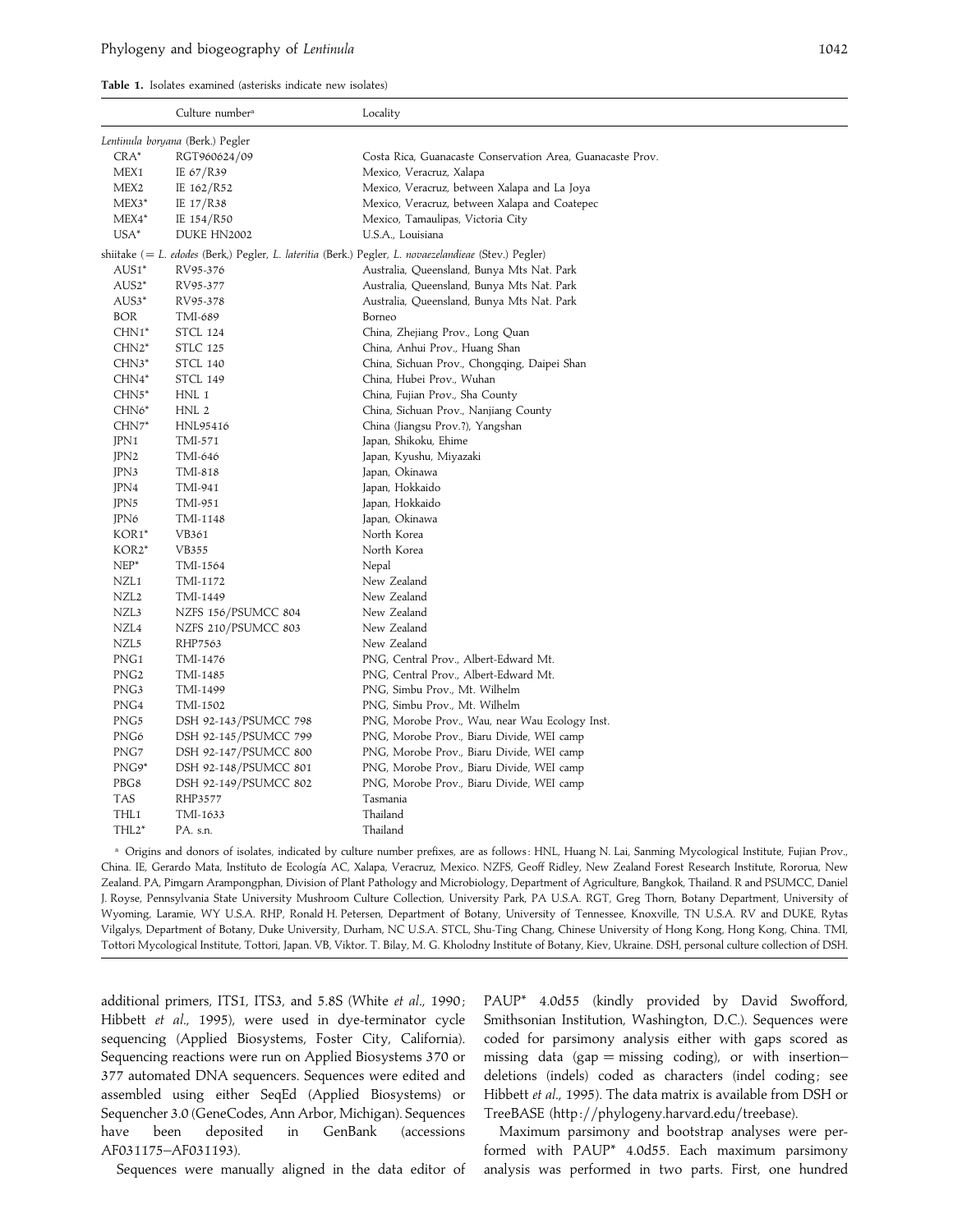heuristic searches were performed with random taxon addition and TBR branch swapping, with MAXTREES unrestricted, keeping up to two trees per replicate. Secondly, all the shortest trees from the first part of the analysis were used as starting trees for complete TBR branch swapping, with MAXTREES set at 15000. Bootstrap analyses used one hundred heuristic searches, with MAXTREES set at one hundred, simple taxon addition sequences, and TBR branch swapping.

The main parsimony analyses (and all bootstrap analyses) used all six isolates of *L*. *boryana* for rooting purposes. In our previous study (Hibbett *et al*., 1995), the placement of the ingroup root was problematical, possibly due to a high degree of divergence between the ingroup and outgroup sequences. In the present study, the ITS sequence of the *L*. *boryana* isolate from Louisiana (U.S.A.) was found to be very different from the ITS sequences of the five Central American *L*. *boryana* isolates (see Results). To examine the sensitivity of the root to the choice of outgroup sequences, we performed parsimony analyses, under both indel coding and  $gap =$  missing coding, which were rooted using either the U.S.A. *L*. *boryana* isolate, or the five *L*. *boryana* isolates from Central America.

Pairwise percent sequence similarities were calculated using PAUP\* under gap  $=$  missing coding (Table 2). These were calculated using only ITS1 and ITS2 (excluding the 5.8S rDNA) from nine representative isolates, including three *L*. *boryana* isolates (from North and Central America) and six shiitake isolates (representing all rDNA lineages).

Topologically constrained parsimony analyses were performed to evaluate suboptimal tree topologies. MacClade 3.0 (Maddison & Maddison, 1992) was used to construct constraint trees that forced the monophyly of either (i) all isolates from continental Asia and Japan, or (ii) all isolates from PNG. No other topological structure was specified by the constraint trees. Constrained analyses used all six *L*. *boryana* isolates, with indel coding, and the same PAUP\* settings as the unconstrained analyses. Constrained trees were compared to unconstrained trees using Templeton's nonparametric test of parsimony (Templeton, 1983 ; *cf*. Hibbett *et al*., 1995 ; Larson, 1994). Templeton's test was chosen because it allows inclusion of indel characters and does not require fully dichotomized trees.

#### **RESULTS**

Sequences of ITS1 ranged from approximately 246 to 258 base pairs (bp) in *L*. *boryana*, and from 235 to 237 bp in shiitake. ITS2 ranged from approximately 297 to 315 bp in *L*. *boryana*, and from 273 to 277 bp in shiitake. ITS1 and ITS2 were aligned along with the intervening 5.8S rDNA (158 bp) and flanking partial sequences of 18S and 25S rDNA (55 bp total). Most regions of the sequence could be aligned across all the isolates, except for one region of 59 to 66 bp in ITS1 and another region of 47 to 70 bp in ITS2 (Fig. 1). Within these regions, it was possible to align the ingroup shiitake sequences, or the Mexican and Costa Rican isolates of *L*. *boryana*, but these could not be aligned to each other, and neither could be aligned to the isolate of *L*. *boryana* from North America. These divergent regions were offset in the matrix and padded out with question marks, which added approximately 200 bp to the alignment. The aligned length of all sequences including the offset regions was 1010 bp. Under  $gap = missing coding$ , there were 113 parsimony-informative sites. Under indel coding, there were 149 informative characters, including 40 informative indel characters. All informative variation was in the ITS1 and ITS2.

Percent sequence similarity in ITS1 and ITS2 between *L*. *boryana* and shiitake ranged from approximately 80% to 88% (Table 2). Within *L*. *boryana*, the North American isolate was approximately 79% similar to the Costa Rican and Mexican isolates, which were approximately 98% similar in sequence. Within shiitake, percent sequence similarity between rDNA lineages ranged from approximately  $93\%$  (group I/group II) to 98% (group II/group III).

Parsimony analyses under  $gap =$  missing coding produced over 15000 equally parsimonious trees of 175 steps (consistency index [CI] =  $0.817$ , retention index [RI] =  $0.951$ ). Despite the large number of trees, the strict consensus tree is highly resolved (Fig. 2). All but two of the new isolates were nested in one of the four rDNA lineages (groups I–IV) that we identified previously (Hibbett *et al*., 1995). Group I, which was supported by 85% of the bootstrap replicates, includes six of the seven Chinese isolates, both North Korean and Thai isolates, all of the Japanese isolates, and the one isolate from Borneo. The isolate from Borneo (BOR, TMI 689) is the sister group to the rest of group I, which we call group Ia. Monophyly of group Ia is supported by 88% of the bootstrap replicates. Nested within group Ia is a strongly supported lineage (group Ib, bootstrap  $=100\%$ ) that includes both Thai isolates and five of the Chinese isolates. Group II, which is supported by 96% of the bootstrap replicates, contains seven of the nine isolates from PNG, all three Australian isolates, and the one isolate from Tasmania. Within group II, two isolates from PNG are strongly supported as monophyletic (group IIa, bootstrap =  $100\%$ ). Groups III and IV are unchanged from our previous analysis (Hibbett *et al*., 1995). Group III contains all five isolates from New Zealand (bootstrap =  $85\%$ ), and group IV contains two isolates from PNG (bootstrap = 99%). Group V is a strongly supported (bootstrap  $= 98\%$ ) lineage that is resolved for the first time in this study. It includes the one isolate from Nepal and one of the seven isolates from China.

Under  $gap = missing coding$ , groups II, III and V formed a moderately strongly supported monophyletic group (bootstrap =  $71\%$ ), within which groups II and V are sister lineages (bootstrap  $=67\%$ ). In the strict consensus tree, the basal node of the ingroup topology is unresolved, with groups I and IV and the group II, III and V lineage forming a trichotomy (Fig. 2). Approximately two-thirds of the equally parsimonious trees (10020 trees) had the ingroup root placed along the branch leading to group I. Following the terminology of our previous study (Hibbett *et al*., 1995, Fig. 3), in which we evaluated multiple rooting options, this is root E. The remaining trees (4980 trees) had the ingroup root placed along the branch leading to group IV, which we previously called root A. Analyses that were rooted using only the North American *L*. *boryana* isolate produced over 15000 trees of 105 steps, all with root E. Analyses that were rooted using the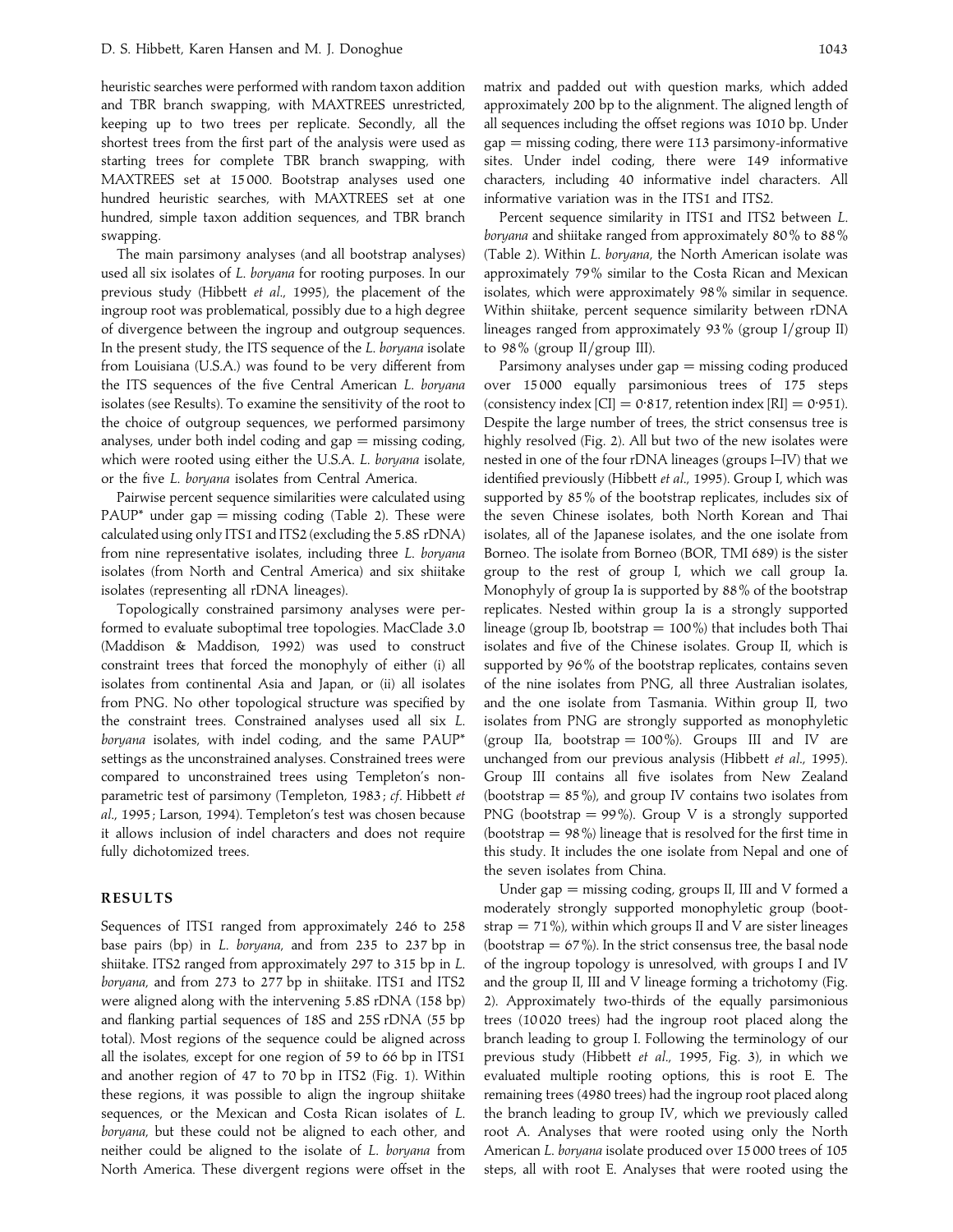#### Phylogeny and biogeography of *Lentinula* 1044

|                                                                                                                                                       | ****************************                                                                                                                                                                                                                                                                                                                                                                                                                                                                                                                                                                                                                                                                                                                                                                                                                                                            |
|-------------------------------------------------------------------------------------------------------------------------------------------------------|-----------------------------------------------------------------------------------------------------------------------------------------------------------------------------------------------------------------------------------------------------------------------------------------------------------------------------------------------------------------------------------------------------------------------------------------------------------------------------------------------------------------------------------------------------------------------------------------------------------------------------------------------------------------------------------------------------------------------------------------------------------------------------------------------------------------------------------------------------------------------------------------|
| L. boryana - CRA<br>L. borvana - USA                                                                                                                  | $- -18S$<br>CCGTAGGTGAACCTGCGGAAGGATCATTATTGAATTTTTTGGTGG-TAGACTGTTGCTGGCT?TTT-----------------TACAAGGGTAATGTGCACGTCTTCTGCTA                                                                                                                                                                                                                                                                                                                                                                                                                                                                                                                                                                                                                                                                                                                                                            |
| $groupI - JPN3$<br>$groupII - PNG5$<br>$groupIII - NZL1$                                                                                              |                                                                                                                                                                                                                                                                                                                                                                                                                                                                                                                                                                                                                                                                                                                                                                                                                                                                                         |
| $groupIV - PNG4$<br>$groupV - NEP$                                                                                                                    |                                                                                                                                                                                                                                                                                                                                                                                                                                                                                                                                                                                                                                                                                                                                                                                                                                                                                         |
| L. boryana - CRA                                                                                                                                      |                                                                                                                                                                                                                                                                                                                                                                                                                                                                                                                                                                                                                                                                                                                                                                                                                                                                                         |
| L. boryana - USA<br>$groupI - JPN3$                                                                                                                   |                                                                                                                                                                                                                                                                                                                                                                                                                                                                                                                                                                                                                                                                                                                                                                                                                                                                                         |
| $groupII - PNG5$<br>$groupIII - NZL1$<br>$groupIV - PNG4$<br>$groupV - NEP$                                                                           | AIT-CIATICALCOLOGICAL III III III-MAASAG---------------TICITTCAITGGGTATTI-JAACAGGTG-CICATIA--CGAGTTAACTIGGAAAG<br>ATT-CTATTCAITCAICCACCTGTGCACTTTTTGTAGGAG--------------TTCTTTCAITGGGTATTT-AACAGGTG-CICATTA--CGAGTTAACTIGGGAAAGAC                                                                                                                                                                                                                                                                                                                                                                                                                                                                                                                                                                                                                                                       |
| L. boryana - CRA                                                                                                                                      |                                                                                                                                                                                                                                                                                                                                                                                                                                                                                                                                                                                                                                                                                                                                                                                                                                                                                         |
| L. boryana - USA<br>$groupI - JPN3$                                                                                                                   |                                                                                                                                                                                                                                                                                                                                                                                                                                                                                                                                                                                                                                                                                                                                                                                                                                                                                         |
| $groupII - PNG5$                                                                                                                                      |                                                                                                                                                                                                                                                                                                                                                                                                                                                                                                                                                                                                                                                                                                                                                                                                                                                                                         |
| $groupIII - NZL1$<br>$groupIV - PNG4$                                                                                                                 |                                                                                                                                                                                                                                                                                                                                                                                                                                                                                                                                                                                                                                                                                                                                                                                                                                                                                         |
| $\angle$ group $V - NEP$                                                                                                                              |                                                                                                                                                                                                                                                                                                                                                                                                                                                                                                                                                                                                                                                                                                                                                                                                                                                                                         |
| L. borvana - CRA<br>L. boryana - USA<br>$groupI - JPN3$<br>$groupII - PNG5$<br>$groupIII - NZL1$<br>$groupIV - PNG4$<br>$\frac{1}{2}$ group $V - NEP$ | $5.8S--$<br>TTCTATGT-CTCACAAATCATTGAA-GTATGTTATAGAATGACTTTTTTTTTGGGGGCTTTATTGACCCATTAAACTTAATACAACTTTCAGCAACGGATCTCTTGGCTCTCC<br>TTCTATGTCTTCACAAATGATTCAAAGTATGTTAAAGAATGAACACAATTATTGGGACTTCATTGACCCATTGAACTTAATACAACTTTCAGCAACGGATCTCTTGGCTCTCC<br>TTCTATGTTCTTATAAACCATTGAA-GTATGTTATAGAATGATCTTG-TTATTGGGACTTTATTGACC-TTTAAACTTAATACAACTTTCAGCA?CGGATCTCTTGGCTCTCC<br>TTCTATGTTCTTATAAACTATTGAA-GTATGTTATAGAATGATTTTG-TTATTGGGACTTTATTGACCCTTTAAACTTAATACAACTTTCAGCAACGGATCTCTTGGCTCT<br>TTCTATGTTCTTATAAACTATTGAA-GTATGTTATAGAATGATTCTG-TTATTGGGACTTTATTGACCCTTTAAACTTAATACAACTTTCAGCAACGGATCTCTTGGCTCTC<br>TTCTATGTTCTTATAAACCAATCAT-GTATGTTATAGAATGATTTTG-TTATTGGGACTTTATTGACCCTTTAAACTTAATACAACTTTCAGCAACGGATCTCTTGGCTCTCC<br>TTCTATGTTCTTATAAACTATTGAA-GTATGTTATAGAATGATTTTG-TTATTGGGACTTTATTGACCCTTTAAACTTAATACAACTTTCAGCAACGGATCTCTTGGCTCTCC                                |
| L. boryana - CRA<br>L. boryana - USA<br>$groupI - JPN3$<br>$groupII - PNG5$<br>$groupIII - NZL1$<br>$groupIV - PNG4$<br>$groupV - NEP$                | CATCGATGAA?AACGCAGCGAAATGCGATAAGTAATGTGAATTGCAGAATTCAGTGAATCATCGAATCTTTGAACGCACCTTGCGCCCTCTGGTATTCCGGAGGGCATGCCTG<br>CATCGATGAAGAACGCAGCGAAATGCGATAAGTAATGTGAATTGCAGAATTCAGTGAATCATCGAATCTTTGAACGCACCTTGCGCCCTCTGGTATTCCGGAGGGCATGCCTG<br>CATCGATGAAGAACGCAGCGAAATGCGATA?GTAATGTGAATTGCAGAATTCAGTGAATCATCGAATCTTTGAACGCACCTTGCGCCCTCTGGTATTCCGGAGGGCATGCCTG<br>$\verb CATCGATGAAGAAGGACGGAATGGGATAATGCTGATTGGAAATGCAATCAATCTGAATCTTTGAACGCCTTGGGCCTCTGGGATTCCGGAGGGCATGCCTG$<br>CATCGATGAAGAACGCAGCGAAATGCGATAAGTAATGTGAATTGCAGAATTCAGTGAATCATCGAATCTTTGAACGCACCTTGCGCCCTCTGGTATTCCGGAGGGCATGCCTG<br>$\verb CATCGATGAAGAACGCAGCGAAATGGGATAAGTAAATGTGAATTGAGAATTTCAGTGAATCTATCGAATCTTTGAACGCACCTTGGGCCCTCTGGTATTCCGGAGGGCATGCTTG$<br>CATCGATGAAGAACGCAGCGAAATGCGATAAGTAATGTGAATTGCAGAATTCAGTGAATCATCGAATCTTTGAACGCACCTTGCGCCCTCTGGTATTCCGGAGGGCATGCCTG<br>****************************** |
| L. boryana - CRA                                                                                                                                      | $< -5.8S$                                                                                                                                                                                                                                                                                                                                                                                                                                                                                                                                                                                                                                                                                                                                                                                                                                                                               |
| L. boryana - USA<br>$groupI - JPN3$<br>$groupII - PNG5$                                                                                               | TTTGAGTGTCATTAAATTCTCAATCCTAACCAGTTGTT---A---------ATTGACTGCGTTAGAATTGGAACT-GGA-GGTTTGTT-GGC-TTCTGTTCAACTCCTCTA                                                                                                                                                                                                                                                                                                                                                                                                                                                                                                                                                                                                                                                                                                                                                                         |
| $groupIII - NZL1$<br>$groupIV - PNG4$<br>$\frac{1}{2}$ group $V - NEP$                                                                                | $\begin{smallmatrix}111333101011 & 1124310101 & 1124310101 & 1124310101 & 11243101 & 11243101 & 11243101 & 11243101 & 11243101 & 11243101 & 11243101 & 11243101 & 11243101 & 11243101 & 1124310 & 1124310 & 1124310 & 1124310 & 1124310 & 1124310 & 1124310 & 1$                                                                                                                                                                                                                                                                                                                                                                                                                                                                                                                                                                                                                        |
| L. boryana - CRA                                                                                                                                      | ********************************                                                                                                                                                                                                                                                                                                                                                                                                                                                                                                                                                                                                                                                                                                                                                                                                                                                        |
| L. borvana - USA<br>$groupI - JPN3$<br>$groupII - PNG5$<br>groupIII - NZL1<br>$groupIV - PNG4$<br>$\frac{1}{2}$ roup $V - NEP$                        | AAATTTATTAGTGGGA------ACCCTGTTTTGTTAGTTCT-AACCTT-----GGTGTGATAATTATCTACATTTT-GGT--GGAA-CCTTACAATAAT---AAAGCTCTATT<br>AAATTTATTAGTGGAA------TTCCTGTTGTGTTGGTTTACAACC?T-----GGTGTGATAATTATCTACATTTT-GGTTTGAAA-TCTCACAATAAT---AAAGCTCTATT<br>${\small \begin{tabular}{l} \bf{AAATT} \bf{717} \bf{747} \bf{757} \bf{767} \bf{788} \bf{799} \bf{799} \bf{799} \bf{799} \bf{799} \bf{799} \bf{799} \bf{799} \bf{799} \bf{799} \bf{799} \bf{799} \bf{799} \bf{799} \bf{799} \bf{799} \bf{799} \bf{799} \bf{799} \bf{799} \bf{799} \bf{799} \bf{799} \bf{799}$                                                                                                                                                                                                                                                                                                                                  |
|                                                                                                                                                       | --------------AGTTCGCAAGTTTTGCTGCTTTGATTATCTTAGGCTGTTGCATTAAGTTGCTCGGTTTGTTGGGTTGCTGCATTAGTTTGCTCAATCTGTTTG-ATT                                                                                                                                                                                                                                                                                                                                                                                                                                                                                                                                                                                                                                                                                                                                                                         |
| L. boryana - CRA<br>L. boryana - USA                                                                                                                  |                                                                                                                                                                                                                                                                                                                                                                                                                                                                                                                                                                                                                                                                                                                                                                                                                                                                                         |
| $groupI - JPN3$<br>$groupII - PNG5$                                                                                                                   |                                                                                                                                                                                                                                                                                                                                                                                                                                                                                                                                                                                                                                                                                                                                                                                                                                                                                         |
| $groupIII - NZL1$<br>$\text{group} \text{IV} - \text{PNG4}$<br>$\text{group}V - \text{NEP}$                                                           |                                                                                                                                                                                                                                                                                                                                                                                                                                                                                                                                                                                                                                                                                                                                                                                                                                                                                         |
|                                                                                                                                                       | $25S--$                                                                                                                                                                                                                                                                                                                                                                                                                                                                                                                                                                                                                                                                                                                                                                                                                                                                                 |
| L. boryana - CRA<br>L. boryana - USA                                                                                                                  | CACGTCAG--AGTAACAA-GGG--AAG--TCTGCTTTCTAACTGTCTT--CTAATAGGACA--A--CT-TATATTTTTGGTTGACCTCAAATCA?GTAGGATTACC                                                                                                                                                                                                                                                                                                                                                                                                                                                                                                                                                                                                                                                                                                                                                                              |
| $groupI - JPN3$                                                                                                                                       | CATTAGAGTTTGATACAAAGGGG-AGTCATCTGCTTTCTAACAGTCCTGTTCATT-GGACA--A--CTCTATATTTTTGCTTGACCTCAAATCAGGTA?GATTACC<br>CATTGGAG--AAAAA----GGG--A-----TC-CTTTCTAACTGTCTTGATTGACTATATATAA--CT-TAT----TTGC?TGACCTCAAATCAGGTAGGATTACC                                                                                                                                                                                                                                                                                                                                                                                                                                                                                                                                                                                                                                                                |
| $groupII - PNG5$<br>$groupIII - NZL1$                                                                                                                 | CAGTAGAG--AAAAA----GGG--?AG-CTCTGCTCTCTCTCTGTCTTTTGTGCATATATATAA--CT-TAT----TTGCTTGACCTCAAATCAGGTAGGATTA??<br>CATTGGAG--AAAAA----GGG--AAGG-TCTGCTTTCTAACTGTCTTTATTGACTATATATAA--CT-TAT----TTGCTTGACCTCAAATCAGGTAGGATTACC                                                                                                                                                                                                                                                                                                                                                                                                                                                                                                                                                                                                                                                                |
| $groupIV - PNG4$<br>$groupV - NEP$                                                                                                                    | CATTGGAG--AAAAA----GGGGGAAGG--CTGCTTTCTAACTGTCTTTATTGACTATACATATAACT-TAT----TTGCTTGACCTCAAATCAGGTAGGATTACC<br>CATTGGAG--AAAAA----GGG--AAGG-TCTGCTTTCTAACTGTCTTTATTGACTA------A--CT-TAT----TTGCTTGACCTCAAATCAGGTAGGATTACC                                                                                                                                                                                                                                                                                                                                                                                                                                                                                                                                                                                                                                                                |
|                                                                                                                                                       |                                                                                                                                                                                                                                                                                                                                                                                                                                                                                                                                                                                                                                                                                                                                                                                                                                                                                         |

**Fig. 1.** Aligned sequences of ITS1 and 2 and 5.8S rDNA from seven isolates representing *L*. *boryana* from Central America and North America, and groups I–V of Asian–Australasian *Lentinula*. Coding regions of 18S, 5.8S, and 25S rDNA are labelled and underlined in the first sequence. Divergent regions that could not be aligned across all isolates are indicated with asterisks.

Central American *L*. *boryana* isolates produced over 15000 trees of 150 steps, all with root A.

Parsimony analyses under indel coding and using all *L*. *boryana* isolates produced 25 equally parsimonious trees of 247 steps (CI = 0.810, RI = 0.947). There is a high degree of topological congruence with the trees derived from gap  $=$ missing coding, and similar levels of bootstrap support for groups I–V (Fig. 3). The major topological differences under indel coding are that group V and group III form a monophyletic group (*v*. group V and group II) and root E is supported in all equally parsimonious trees. Analyses that

were rooted using only the new North American *L*. *boryana* isolate produced five trees (151 steps), all with root E, but analyses that were rooted using the Central American *L*. *boryana* isolates produced 65 trees (147 steps), all with root A.

Topologically constrained analyses under indel coding that forced monophyly of the PNG isolates produced 10 trees that were five steps (2%) longer than the unconstrained trees, but that were not rejected by the Templeton test ( $n = 13$ , T<sub>s</sub> = 26). Topologically constrained analyses under indel coding that forced monophyly of the Japanese and continental Asian isolates produced 10 trees that were 17 steps (7%) longer than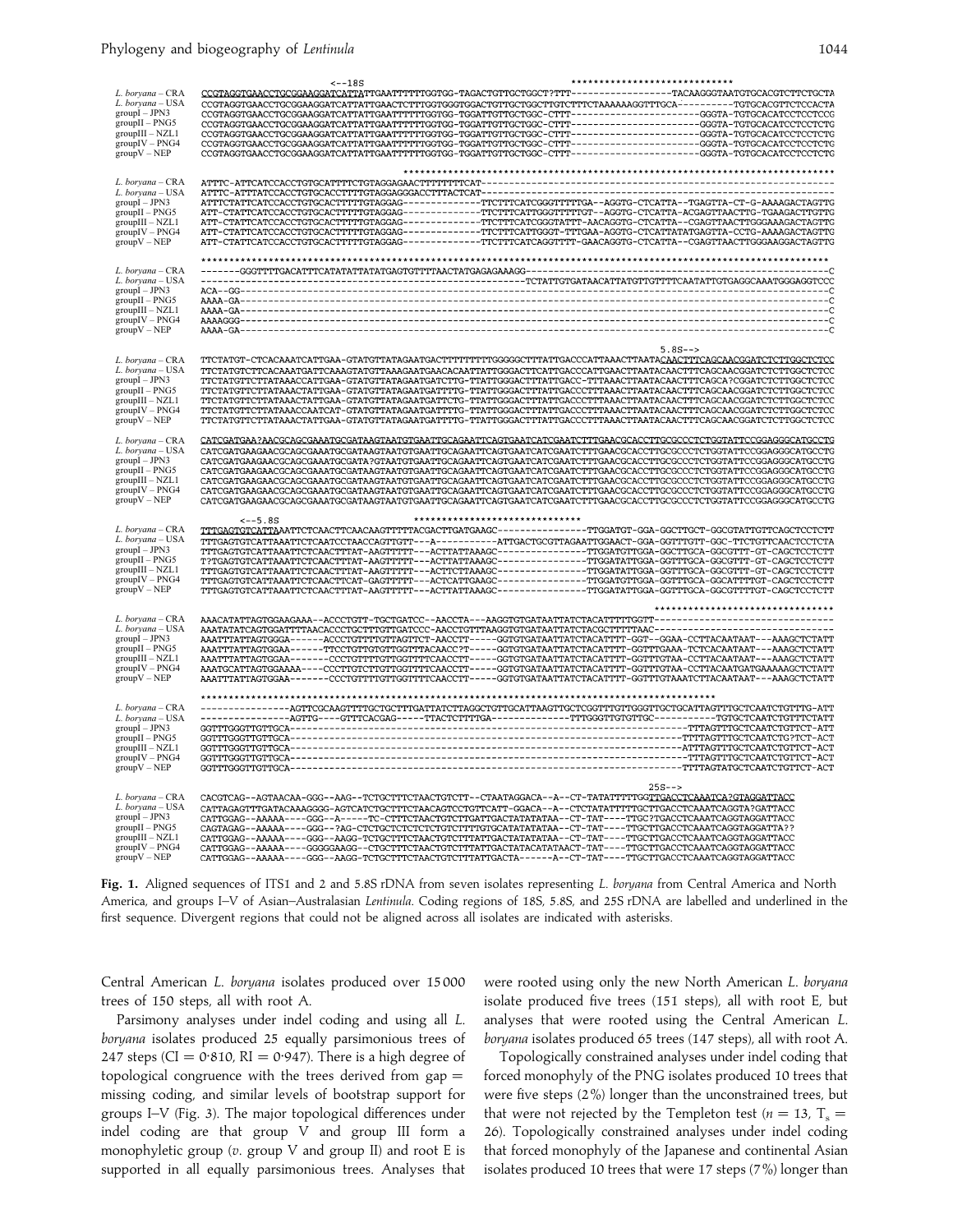**Table 2.** Pairwise percent sequence similarity among ITS1 and ITS2 of representative isolates (see Table 1 for isolate codes)

|                    | <b>CRA</b> | MEX <sub>2</sub> | <b>USA</b> | JPN4 | IPN3 | PNG5 | PNG4                     | <b>TAS</b> | NZL1 |  |
|--------------------|------------|------------------|------------|------|------|------|--------------------------|------------|------|--|
| L. boryana         |            |                  |            |      |      |      |                          |            |      |  |
| <b>CRA</b>         |            | 0.98             | 0.79       | 0.88 | 0.88 | 0.87 | 0.87                     | 0.88       | 0.88 |  |
| MEX <sub>2</sub>   |            |                  | 0.79       | 0.88 | 0.87 | 0.86 | 0.86                     | 0.87       | 0.87 |  |
| <b>USA</b>         |            |                  |            | 0.82 | 0.82 | 0.80 | 0.80                     | 0.81       | 0.82 |  |
| shiitake           |            |                  |            |      |      |      |                          |            |      |  |
| $JPN4 - group I$   |            |                  |            |      | 0.99 | 0.94 | 0.95                     | 0.96       | 0.97 |  |
| $JPN3 - group I$   |            |                  |            |      |      | 0.93 | 0.95                     | 0.96       | 0.96 |  |
| $PNG5 - group II$  |            |                  |            |      |      |      | 0.93                     | 0.98       | 0.96 |  |
| $PNG4 - group IV$  |            |                  |            |      |      |      | $\overline{\phantom{m}}$ | 0.95       | 0.96 |  |
| $TAS - group II$   |            |                  |            |      |      |      |                          |            | 0.98 |  |
| $NZL1 - group III$ |            |                  |            |      |      |      |                          |            |      |  |



Fig. 2. Strict consensus of 15000 equally parsimonious trees (175 steps, CI =  $0.817$ , RI =  $0.951$ ) generated under gap = missing coding. Terminal taxa are individual isolates (see Table 1). Numbers below branches are freqency of occurrence in 100 bootstrap replicates. Underlined isolates are new to this study. Arrows with letters indicate rooting options A and E (see text). Bracketed groups I–V are discussed in text.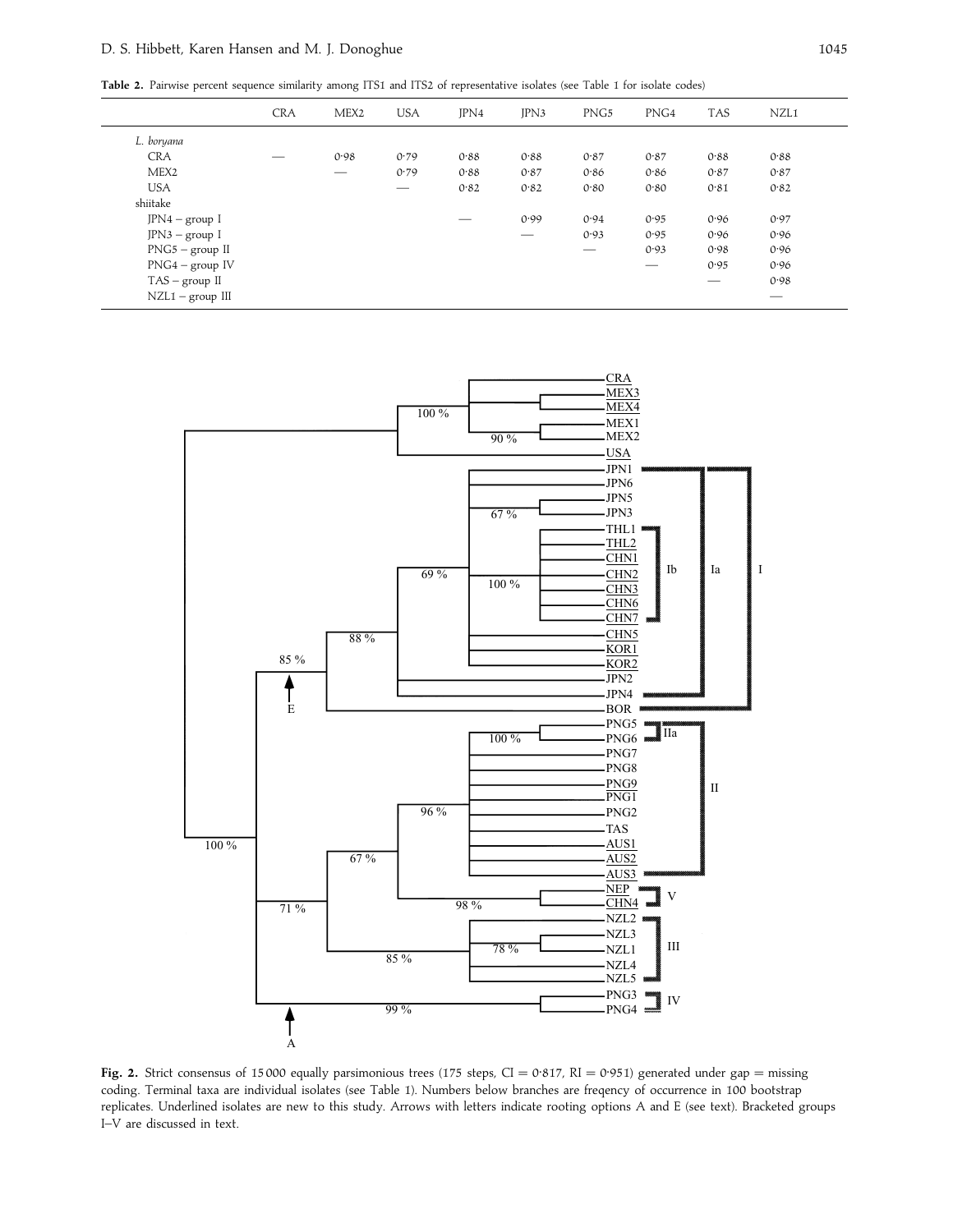

**Fig. 3.** Phylogram depicting one of 25 equally parsimonious trees (247 steps, CI = 0.810, RI = 0.947) generated under indel coding. Branch lengths are proportional to the number of steps along the branch (given above each branch). Branch that collapses in strict consensus tree is indicated with an asterisk. Other symbols are as in Fig. 2.

the unconstrained trees, and which were rejected by the Templeton test (*n* = 22, T<sub>s</sub> = 38, *P* < 0.01).

# **DISCUSSION**

Phylogenetic analyses of ITS sequences identified five main lineages of shiitake, which we call groups I–V. Groups I–V are supported as monophyletic in all analyses, with bootstrap values from 80 to 100% (Figs 2–3). Higher-level relationships among these groups are not well resolved, however. Due to rooting ambiguities, only the group II, III and V clade is monophyletic in all analyses, but it is not strongly supported (bootstrap =  $70\%$ ). Furthermore, trees produced in constrained analyses that forced the monophyly of isolates from PNG (including group IV and some members of group II) could not be rejected by the Templeton test. As in our previous analyses (Hibbett *et al*., 1995), the position of the ingroup root is particularly problematical. All trees supported

either root A or root E, depending on which *L*. *boryana* sequences were used to root the trees, but these alternatives are equally parsimonious (Figs 2–3). The longest branch in our trees is the branch connecting the outgroup to the ingroup (Fig. 3), which raises the possibility that convergent evolution along the long branches ('long branch attraction'; Felsenstein, 1978) is a source of error in the placement of the root.

The ITS of the North American *L*. *boryana* isolate is approximately 79% similar in sequence to the ITS of the Central American *L*. *boryana* isolates (which are approximately 98% similar to each other, Table 2). In contrast, ITS of the most divergent shiitake isolates are approximately 93% similar in sequence (Table 2). One possible explanation for this is that there is heterogeneity in rates of rDNA sequence evolution among lineages in *Lentinula*. Alternatively, if rates are more or less clocklike, then there are two possible explanations: Either *L. boryana* and shiitake are both monophyletic and the most recent common ancestor of the *L*.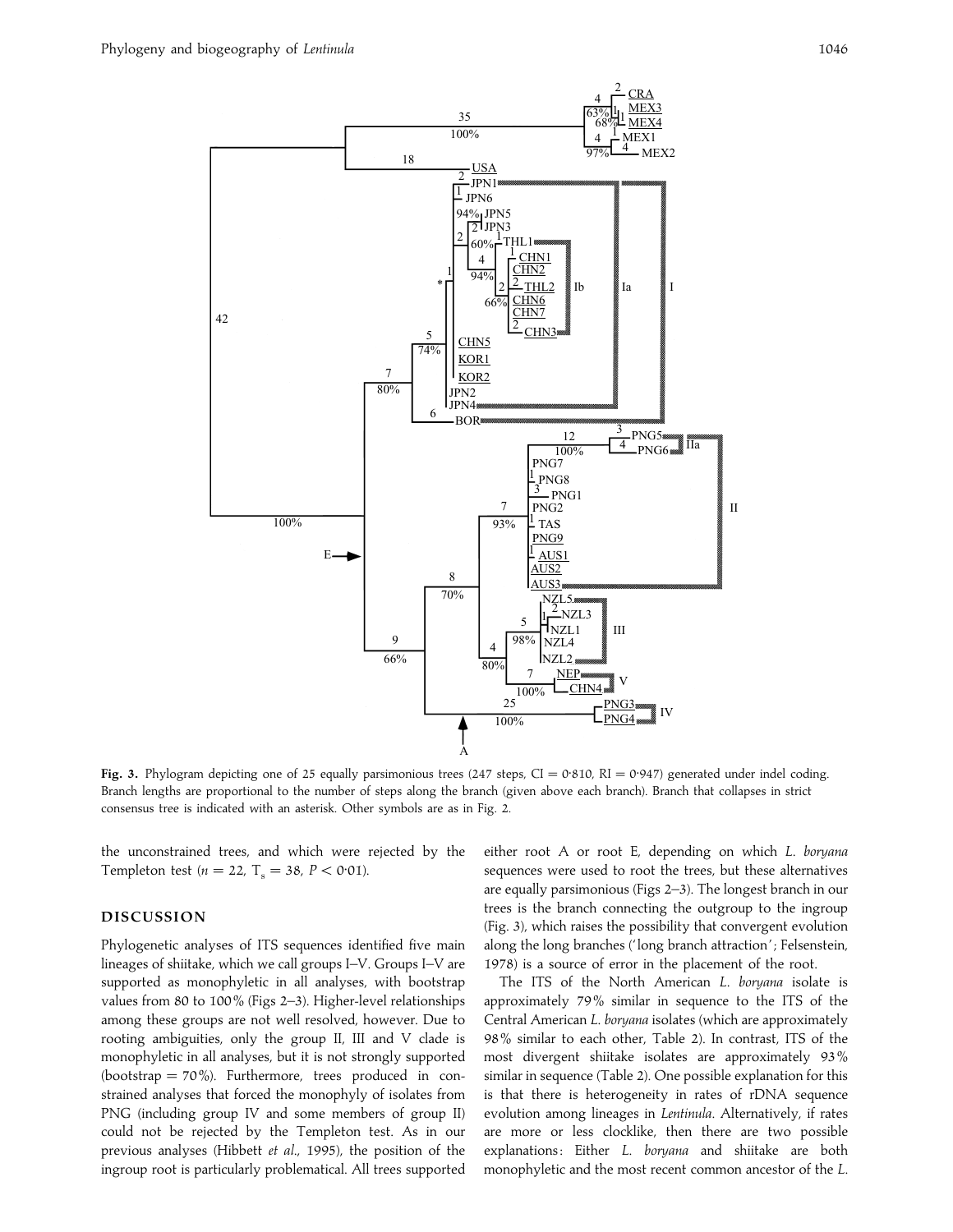

**Fig. 4.** Approximate distribution of Old World *Lentinula* isolates examined in this study in Asia–Australasia, showing rDNA lineages I–V.

*boryana* isolates is older than that of the shiitake isolates, or *L*. *boryana* is paraphyletic. Given our concern that long branch attraction is source of error, and our observation that the position of the ingroup root is sensitive to the choice of outgroup sequences, it would be valuable to know whether *L*. *boryana* is, in fact, paraphyletic.

Recently, Nicholson, Bunyard & Royse (1997) performed a phenetic analysis of rDNA restriction fragment length polymorphisms in shiitake and *L*. *boryana* (including some of the same *Lentinula* isolates used in the present study), which was rooted with *Collybia*, *Clitocybula*, and *Pleurotus*. Nicholson *et al*.'s results suggested that *L*. *boryana* is monophyletic, but their study included only Central American *L*. *boryana* isolates (Dan Royse, pers. comm.). To critically address the monophyly of *L*. *boryana*, it will be necessary to perform phylogenetic analyses that include geographically diverse isolates of both shiitake and *L*. *boryana* in the ingroup. Morphology and molecular phylogenies suggest that *Collybia* is an appropriate outgroup for such an analysis (Pegler, 1983; Hibbett, 1992; Hibbett & Vilgalys, 1993). Sequence divergence in the ITS within *Lentinula* is already so great that the ITS cannot be aligned in all regions across all isolates. For a higher-level study of *Lentinula*, genes that evolve more slowly than the ITS would be needed, such as the nuclear large-subunit rDNA (nuc-lsu-rDNA).

Phylogenetic relationships of most of the new shiitake isolates in this study are consistent with expectations based on geographic distributions (Fig. 4). The new Australian isolates are nested in group II, which previously included isolates from PNG and Tasmania. These results suggest that group II has a continuous range from PNG through Tasmania (Fig. 4). The range of group II overlaps part of the range of the morphological species *L*. *lateritia*, which also occurs in southeast Asia (Pegler, 1983). The new Thai, Korean, and six of seven Chinese isolates are nested in group Ia, which previously included Japanese and Thai isolates. Group I now appears to have a range that encompasses northeast and continental Asia, including southeast Asia and at least part of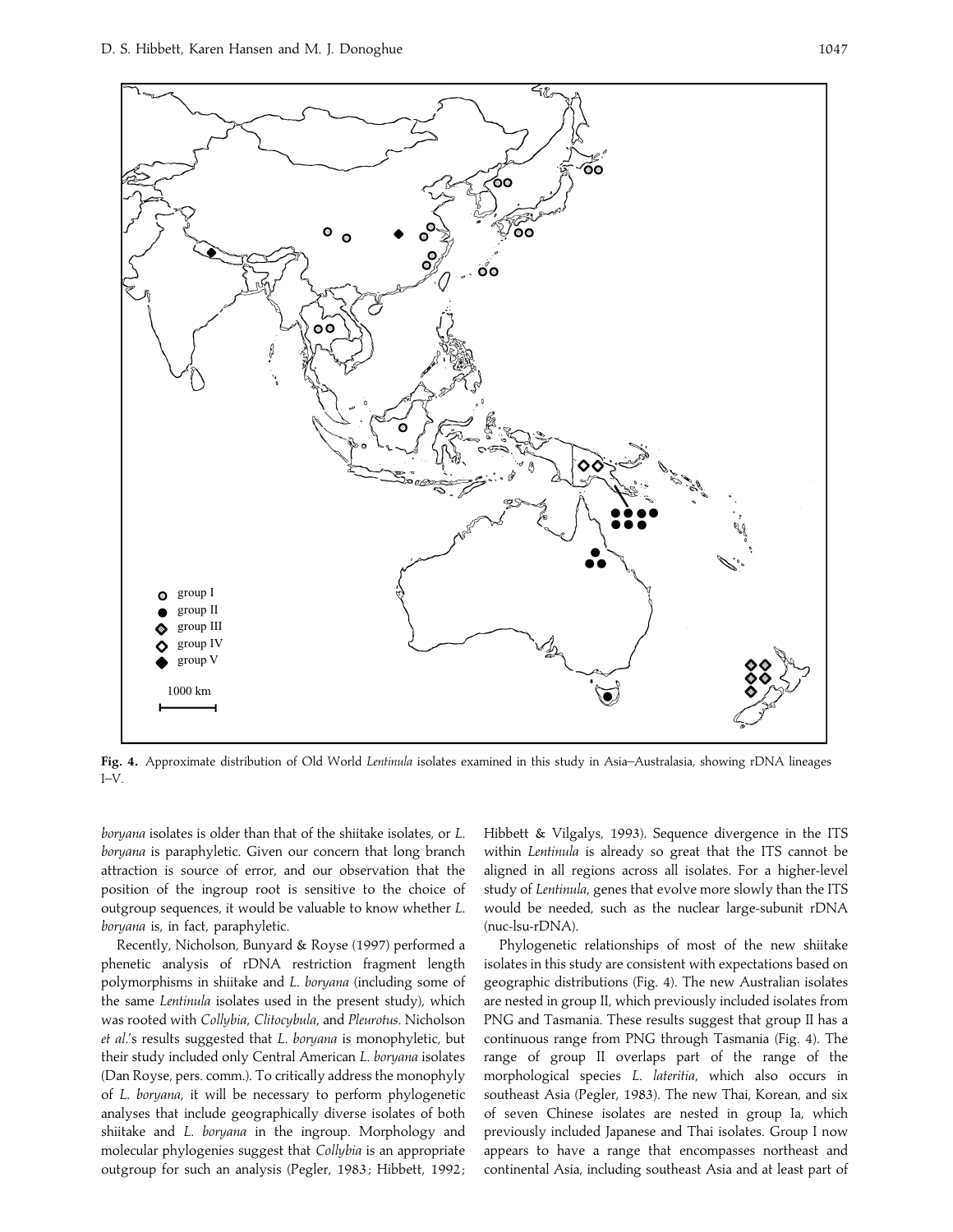the South Pacific (Fig. 4). The range of group I overlaps all of the range of *L*. *edodes* and part of the range of *L*. *lateritia* (Pegler, 1983). Cultivated shiitake is thought to be derived from northeast Asian strains, based on morphology (Pegler, 1983), and isozymes (Royse & May, 1987). We expect that most, if not all, commonly cultivated shiitake strains carry group I rDNAs.

A major discovery of this study is that there is a fifth rDNA lineage of shiitake in continental Asia, which we call group V. Group V contains one isolate from eastern China and one isolate from Nepal, which is close to the putative range limit of shiitake (Fig. 4). The Nepalese group V isolate is the only collection in our study from the Himalayan regions. It would be especially valuable to sample more isolates from the Himalayan regions, such as Nepal, Bhutan, Tibet and northern India. It is not clear which of the other rDNA lineages is most closely related to group V. Analyses under  $gap = missing$ coding suggested that group V is the sister group of group II (PNG–Australia–Tasmania), but analyses under indel coding suggested that group V is the sister group of group III (New Zealand). Although there is ambiguity regarding the closest relative of group V, constraint trees that forced monophyly of groups Ia and V (continental and northeast Asia) were rejected by the Templeton test. Even though groups I and V overlap in eastern China, it appears that they are not sister lineages.

Our geographic sampling of shiitake is still very fragmentary. Nevertheless, our results suggest that there are certain regions that harbour several rDNA lineages (Fig. 4). These areas deserve intensive sampling and should be targeted for conservation efforts (Hibbett & Donoghue, 1996). One such area, which we discussed previously (Hibbett *et al*., 1995 ; Hibbett & Donoghue, 1996), is PNG, where groups II and IV co-occur. Within PNG, both isolates of group IV are from Mt Wilhelm, in the central Highlands region, whereas the seven isolates of group II are from various locations in Central and Morobe provinces, which are approximately 80–240 km east of the Highlands region (Table 1). Further sampling is needed to understand the diversity and distribution of rDNA lineages in PNG.

Another area of high diversity, which we had not sampled previously, is eastern China, where groups I and V co-occur. Shiitake is major crop in this area. A recent study by Chiu *et al*. (1996) using random PCR-generated DNA polymorphisms found that 19 Chinese shiitake cultivars were genetically very homogeneous as compared to three wild isolates from Fujian province in eastern China. Taken together, our results and those of Chiu *et al*. (1996) suggest that wild shiitake populations in China harbour considerable genetic diversity. As we discussed previously (Hibbett & Donoghue, 1996), in areas where there are both cultivated and wild shiitake populations, the indigenous populations face potential threats from competition and interbreeding with escaped cultivars (as well as the usual threats from habitat loss). Indigenous shiitake populations in China are surely among the most endangered, owing to their proximity to large cultivated populations.

*Lentinula* has a complex biogeography, with populations on four continents, representing both Gondwana and Laurasia. Within the Old World shiitake clade, some rDNA lineages appear to be narrowly distributed (groups III, IV), whereas

others are broadly distributed (groups I, II) and overlap the ranges of other groups. The present distribution of *Lentinula* must result from some combination of vicariance, dispersal, and extinction. In addition, recent human activities related to cultivation may have altered the natural distribution of certain *Lentinula* genotypes, especially in east Asia, where shiitake has been cultivated for approximately 1000 yr (Chang & Miles, 1987).

Methods for inferring historical biogeographic patterns are controversial. Whereas the ancestral area and changes in the distribution of a lineage can be inferred using only the phylogeny of that lineage (e.g. Bremer, 1992 ; Ronquist, 1997), general biogeographic patterns can only be understood in the context of multiple phylogenies of unrelated taxa (Nelson & Platnick, 1981). In either approach, accurate phylogenetic hypotheses are needed, along with thorough geographic sampling. In *Lentinula*, significant phylogenetic questions remain unanswered and many regions are still unsampled. Furthermore, our understanding of the phylogeny of *Lentinula* is based on just a single locus. Laboratory mating studies have demonstrated that populations of *Lentinula* from throughout the Old World have the potential to interbreed, and a phenetic analysis of mitocondrial DNA RFLPs (Fukuda *et al*., 1994) supported a different topology from that suggested by rDNA. Consequently, there is reason to be concerned that the rDNA phylogeny might not correspond to the phylogeny of other genes, or of populations, in *Lentinula*.

In addition to those whom we acknowledged previously (Hibbett *et al*., 1995), we thank Pimgarn Arampongphan, Viktor T. Bilay, Shu-Ting Chang, Huang N. Lai, Greg Thorn, and Rytas Vilgalys for providing isolates. We also thank Dan Royse for information regarding isolates in the Penn State University Mushroom Culture Collection. This research was supported by a grant from the Martin-Baker Endowment Fund of the Mycological Society of America and NSF grants DEB-9303268 and DEB-9629427.

### **REFERENCES**

- Bremer, K. (1992). Ancestral areas : a cladistic reinterpretation of the center of origin concept. *Systematic Biology* **41**, 436–445.
- Chang, S.-T. & Miles, P. G. (1987). Historical record of the early cultivation of *Lentinus* in China. *Mushroom Journal of the Tropics* **7**, 31–37.
- Chiu, S.-W., Ma, A.-M., Lin, F.-C. & Moore, D. 1996. Genetic homogeneity of cultivated strains of shiitake (*Lentinula edodes*) used in China as revealed by the polymerase chain reaction. *Mycological Research* **100**, 1393–1399.
- Felsenstein, J. (1978). Cases in which parsimony or compatibility methods will be positively misleading. *Systematic Zoology* **27**, 401–440.
- Fukuda, M., Fukumasa-Nakai, Y., Hibbett, D. S., Matsumoto, T. & Hayashi, Y. (1994). Mitochondrial DNA restriction fragment length polymorphisms in natural populations of *Lentinula edodes*. *Mycological Research* **98**, 169–175.
- Hibbett, D. S. (1992). Towards a phylogenetic classification for shiitake: taxonomic history and molecular perspectives. *Reports of the Tottori Mycological Institute* **30**, 30–42.
- Hibbett, D. S. & Donoghue, M. J. (1996). Implications of phylogenetic studies for conservation of genetic diversity in shiitake mushrooms. *Conservation Biology* **10**, 1321–1327.
- Hibbett, D. S., Fukumasa-Nakai, Y., Tsuneda, S. & Donoghue, M. J. (1995). Phylogenetic diversity in shiitake inferred from nuclear ribosomal DNA sequences. *Mycologia* **87**, 618–638.
- Hibbett, D. S. & Vilgalys, R. (1993). Phylogenetic relationships of *Lentinus*